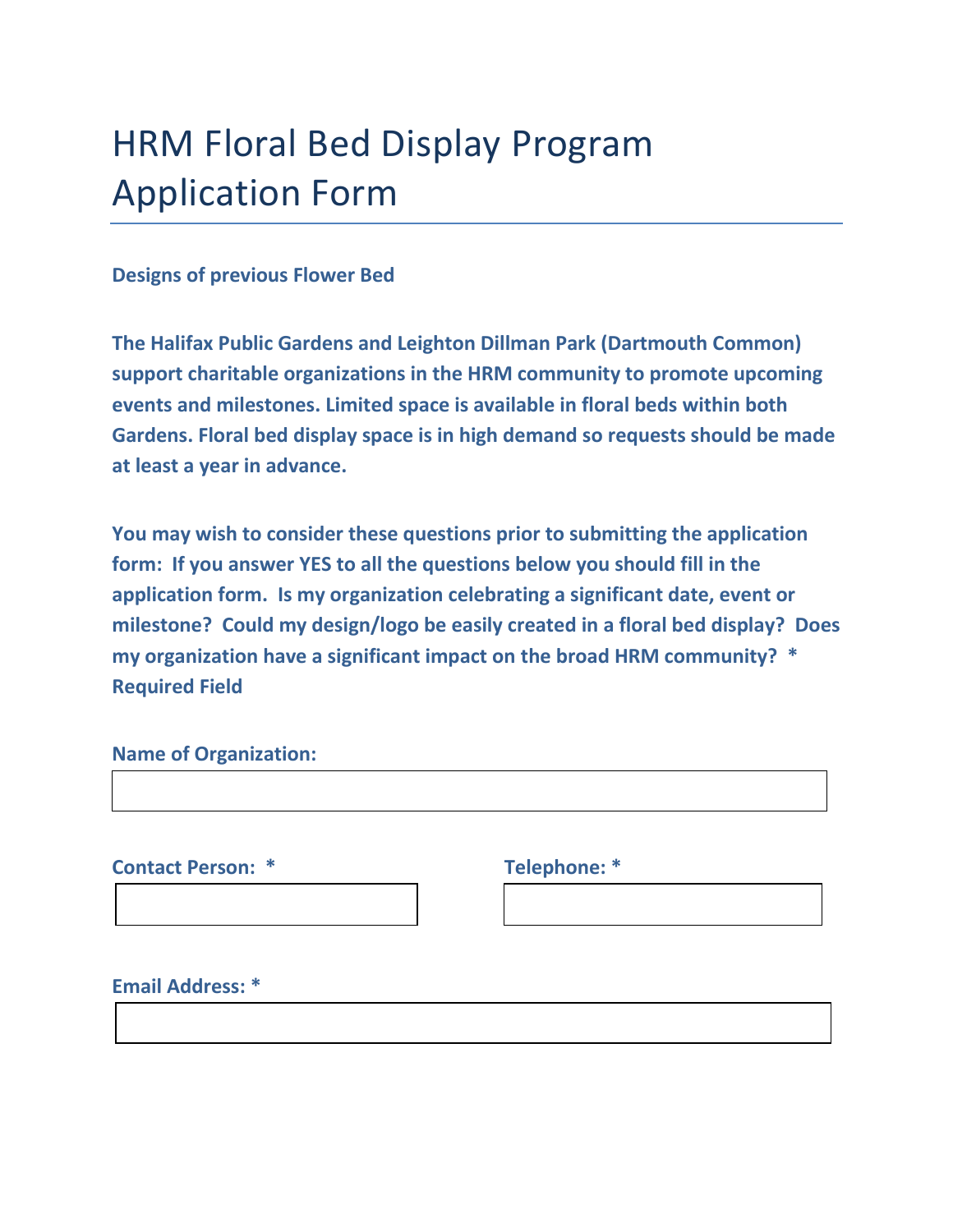### **Website:**

## **Pitch your idea:**

**Submit your design/logo:**

**Could your organization contribute financially to the cost of planting? \***

Yes No Maybe

**Have you submitted a similar request to the Halifax Harbour Bridges? \***

Yes No

**Has your organization had a floral bed display in the Public Gardens, Leighton Dillman Park or the Bridge Commission in the last five years? \***

Yes No